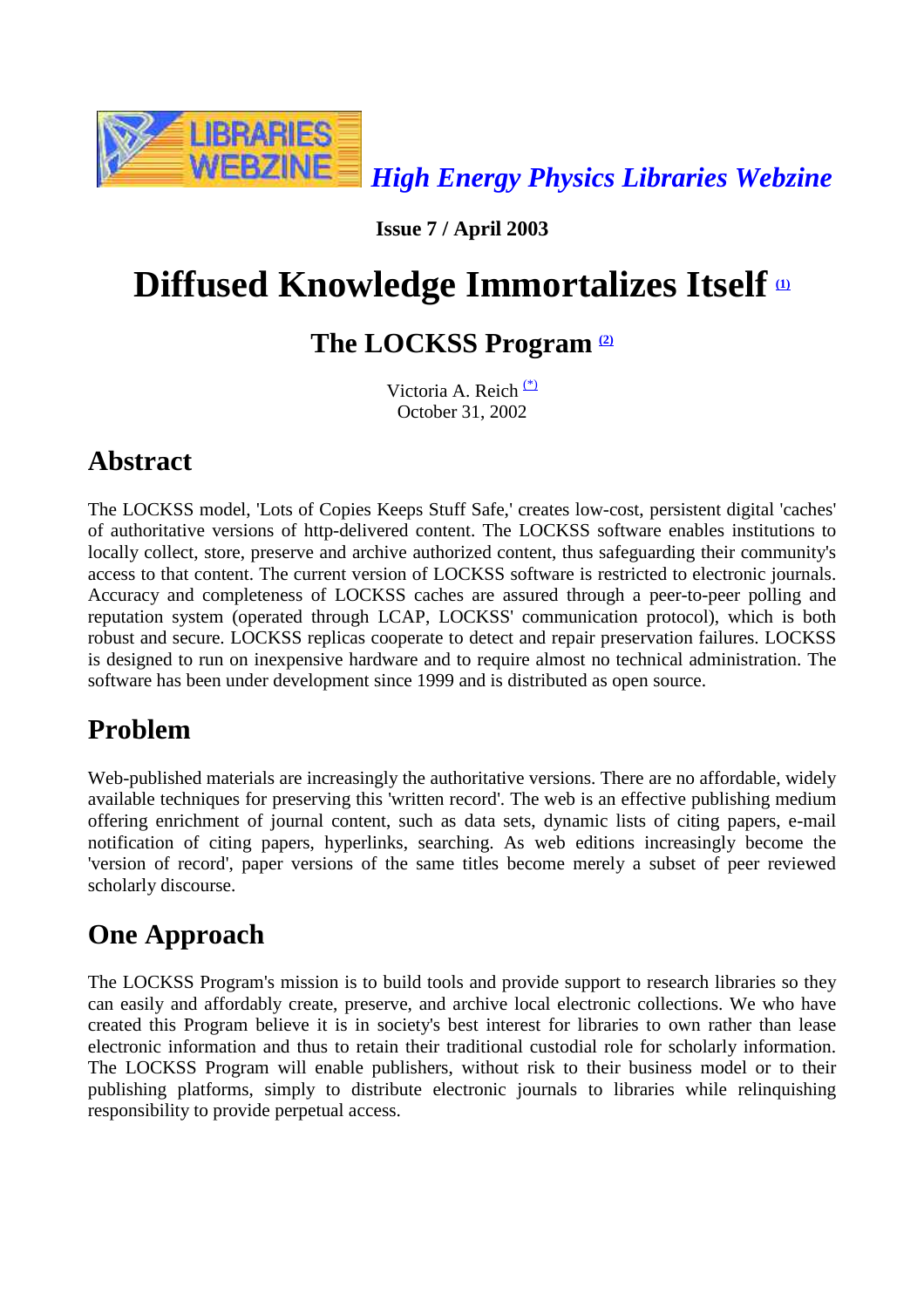### **Communities of Interest**

The LOCKSS model appeals to both librarians and publishers, and, it is hoped, to readers, because it conforms to the needs, desires and characteristic behaviors of each community, as described below.

#### **Appeal to Library Community**

Librarians are chartered to preserve access to the scholarly record for future generations. Their communities clearly want e-journals. However, there is a problem: content that libraries have owned in paper is now rented in the electronic version. A unilateral change of policy by the publisher, or failure to renew a subscription can remove their electronic access to past material with no recourse. To date there has been no mechanism to implement the traditional purchase-and-own library model for electronic materials. Librarians have lost the option to build and maintain local collections.

The LOCKSS model restores the notion of building local collections for electronic journals. The system allows librarians to take custody of and preserve access to the e-journals to which they subscribe, restoring the purchase model with which librarians are familiar. Using their own computers and network connections, librarians obtain, preserve and provide access to a purchased copy of an e-journal. This is analogous to librarians using their own buildings, shelves and staff, to obtain, preserve and provide access to paper journals.

Material stored in a local LOCKSS cache remains available to that local community's reader even when the publisher 'goes away' (due to merger, bankruptcy, subscription cancellation, network traffic, etc.). The content is never 'dark'; it is always available to the local community. Installing and populating LOCKSS caches are actions librarians can take for themselves to serve their local communities. LOCKSS must be affordable even to libraries with a limited budget, and thus the LOCKSS Program has emphasized utilizing affordable hardware and 'appliance-like' software.

The benefits of restoring the practice of library material ownership and the choice of long-term access outweigh the costs of maintaining the system and related equipment. We believe the costs of collection management will also prove to be affordable.

#### **Appeal to Publisher Community**

Publishers understand archiving is an important social need; few have the resources to take this responsibility for their own content. LOCKSS returns the responsibility for long-term preservation and the corresponding costs to the librarians.

While librarians increasingly understand that paper is no longer the version of record, in the absence of a sustainable digital archiving solution, they are retaining subscriptions to the paper version. Library acquisition funds are insufficient to purchase both formats. As a condition of moving to electronic versions, librarians are beginning to require that publishers guarantee long-term access to content sold. These guarantees are problematic at best. Only the largest publishers have sufficient resource to implement (or negotiate with third parties to provide) archives for content they publish. The smaller publishers have no easy way to meet this requirement. Publishers are motivated to endorse and support the LOCKSS system because of this impasse, and because the cost to them of doing so is low. (A list of supporting publishers is available, http://lockss.stanford.edu/projectstatus.htm.)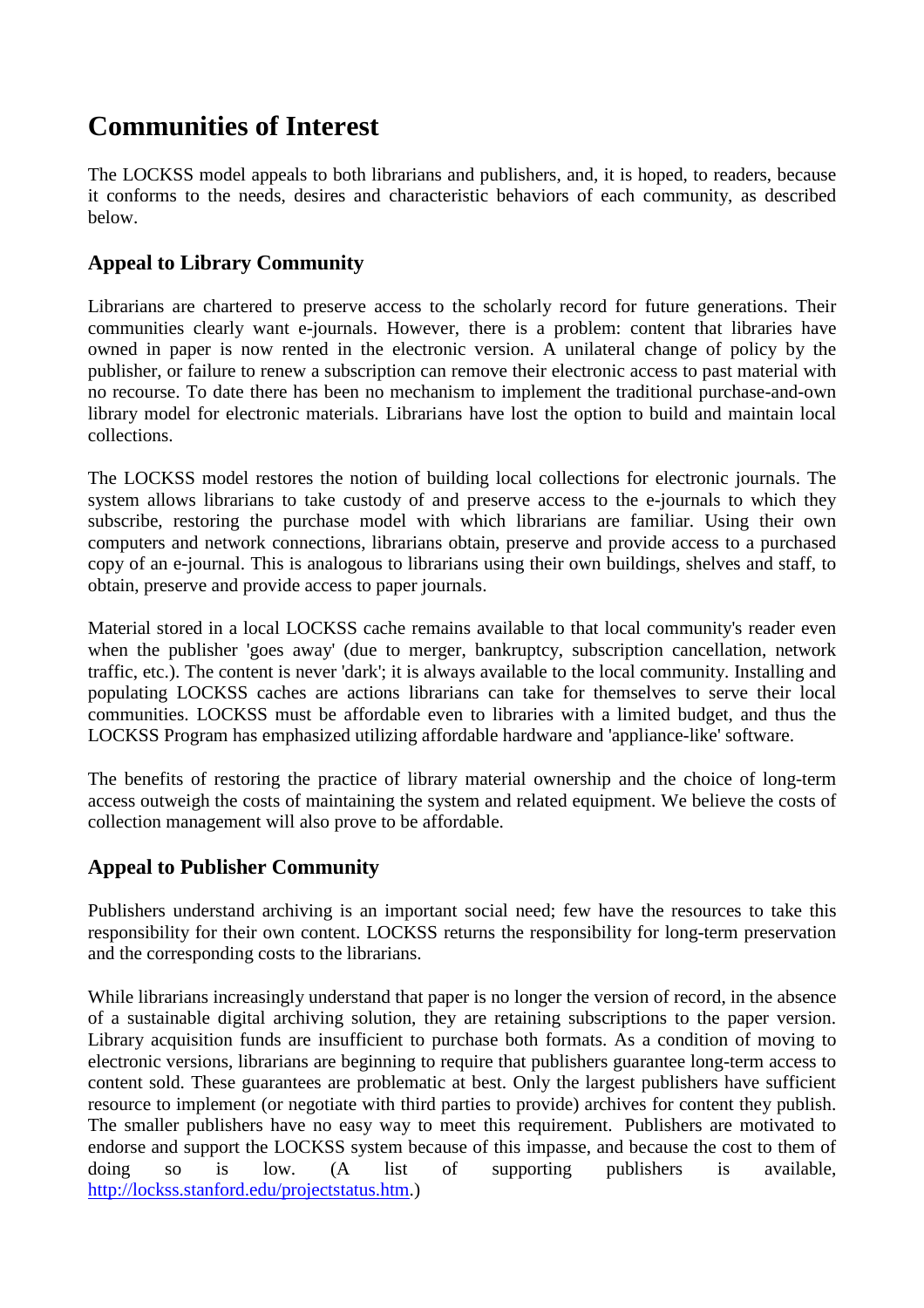Most publishers fear their journal content may be illegally replicated or leaked; they want their access control methods enforced. When their sites are available, they want to retain access to reader usage data and record the reader's interactions with their site. The LOCKSS software meets these requirements. Uses of content in the caches are bound by the same legal agreements as the original subscription. Caches provide content only to the original authorized and authenticated subscriber base. The LOCKSS system supplies content to other caches only to repair damage in content they held previously. LOCKSS does not introduce any new leakage paths. The reader is supplied preferentially from the publisher, with the cache only as a fallback; the publisher sees the same interactions they would have seen without LOCKSS caches.

#### **Appeal to the Reading Community**

The LOCKSS system preserves a reader's access to content published on the web. Readers expect, at minimum: when they click on a link to it, or type in a URL, the relevant page will be delivered with minimal delay and no further interaction; when they enter terms into a search engine that should match the relevant page, it will be among the returned matches.

LOCKSS focuses on preserving the service of having links resolve to, or searches to find the relevant content. An institution using the LOCKSS system to preserve access to a journal runs a web cache devoted to that journal. Readers use the cache as a proxy in the normal way. The difference between LOCKSS caches and ordinary proxies is that the LOCKSS system crawls the journal publisher's web site and loads itself with newly published content before the first local user seeks it.

Just as other types of caches are invisible to their users, so are LOCKSS caches. They supply pages they preserve even if those pages are no longer available from the original publisher's web site. Preserved content remains accessible at the original publisher's URL. Links and bookmarks, searches through indexing and abstracting databases, etc. resolve either to the publishers site or to the locally-cached content. The techniques used to access content at the publisher also work to find the preserved content.

An institution will be able to include the contents of the cache among the pages indexed by its local search engine, and provide its readers with searching across all the journals to which it subscribes. At present, readers typically have to search individual collections of journals separately.

### **Technology**

#### **Overview**

The LOCKSS technology implements a peer-to-peer network of persistent web caches. The caches proactively crawl the web to collect new content as it is published. Unlike normal caches, they are never flushed. The caches cooperate to detect and repair any damage automatically, without human intervention. The cached content is perpetually audited; the archive is never 'dark'. Content can be in any format delivered via HTTP, provided that the content is relatively immutable. HTML pages from e-journals typically contain dynamic content, such as ads. References to these materials are preserved, but the targets of these references are not. This means that the HTML collected by different caches can be different, so the HTML is filtered before being compared between caches. The readers get what the publisher published, but the comparisons are based only on the words the authors wrote.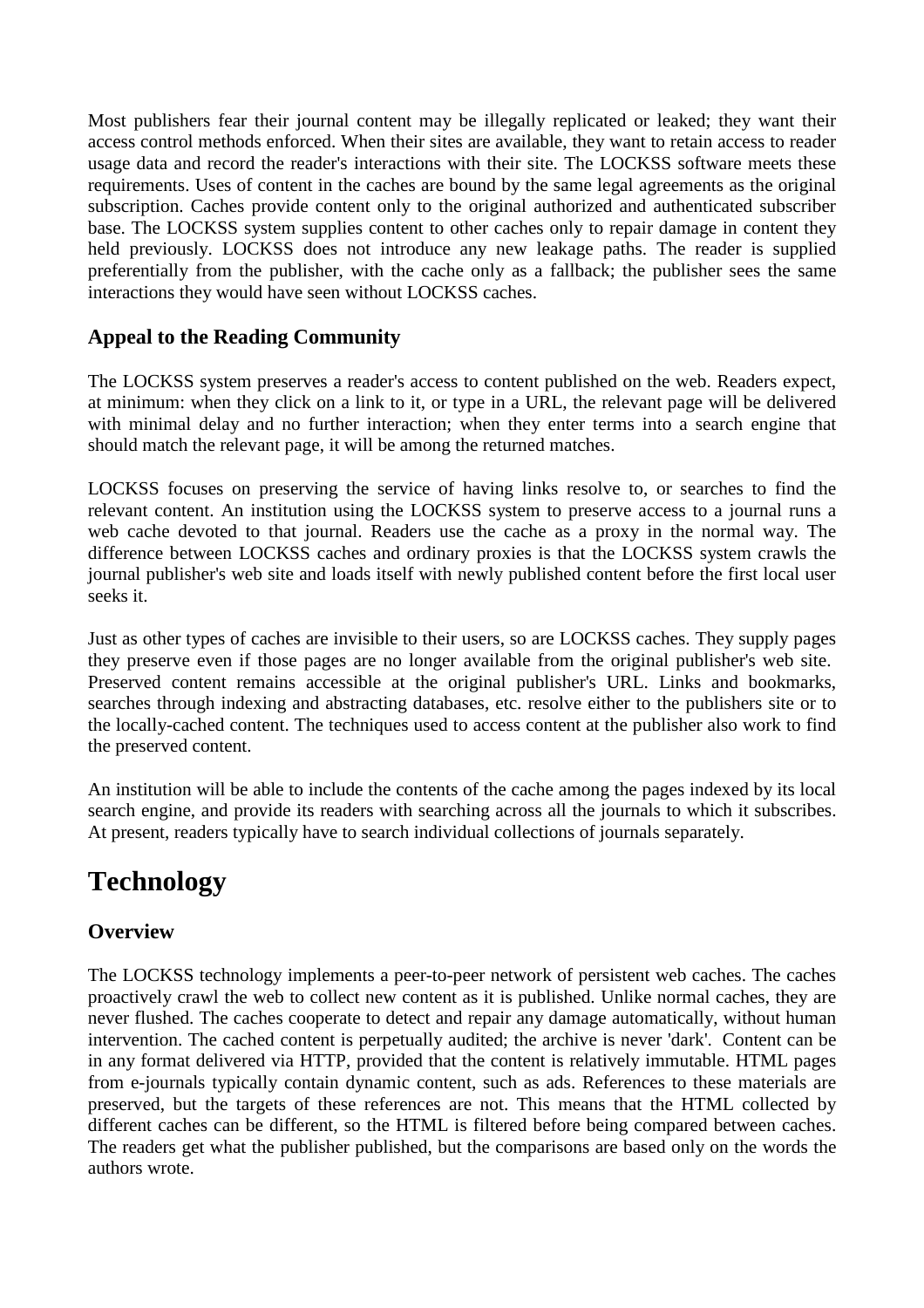A community in which a set of like-minded organizations runs a LOCKSS cache targeting the same content can be mutually assured that their local community will each continue to be able to access this content. The content will be accessible from the originally published URLs even after it has ceased to be accessible from the original publisher. The more organizations that run caches, the higher the level of assurance each obtains.

#### **Cooperation and Community**

The LOCKSS software is Open Source; the first beta version of the protocol is available on SourceForge, http://www.sourceforge.org/. As with any open-source software system, no one can prevent the emergence of variants. But the LOCKSS software implements a network protocol. Variants that are not interoperable will not be functional; they will not have 'lots of copies' to talk to, and will thus be unlikely to succeed. Variants that are interoperable will be welcome. Diversity of this kind offers Darwinian evolution to better fit a changing environment, and avoids monoculture vulnerabilities. Each version of the software will have different strengths and flaws. There will be economic and social pressure to keep each new version of the software interoperable with the system as a whole. The bigger the base of users, the greater that pressure will grow. As the size of the network grows, there will be a base from which to build open standards, as actual software rather than paper documents.

Libraries and publishers can collaborate on applications and further developments neither could achieve alone. One area of potential collaboration will be to build 'plug-in modules'. Each online publishing platform will require a 'plug-in' module (a downloadable Java program that contains all information about the structure of and data for particular content). Larger publishers may choose to put the 'plug-ins' for their content on the journal web site. Librarians may choose to deposit 'plugins' for smaller, more esoteric publishers in a repository. The current project intends to design a plug-in API so that someone with reasonable programming skills (comparable to a computer science graduate student) can tailor a plug-in for any particular journal.

#### **Program History and Status**  $\frac{3}{2}$

The LOCKSS technology has been undergoing increasingly severe testing since 1999. The alpha test ran through 2000, and an early beta version was successfully deployed to 50 libraries worldwide from 2000 to 2002. (A list of participating libraries is available, http://lockss.stanford.edu/projectstatus.htm.) At these sites it has run with little operator intervention for nearly a year.

The Stanford University LOCKSS Program team is now building production software. The key redesign of the production software is the introduction of a publisher plug-in module. The publisher plug-in module will tailor the processes of collecting, preserving and providing access to a particular e-journal allowing the LOCKSS software to be more flexible and efficient. Testing of the next release of software is scheduled to begin late 2002.

The Stanford University LOCKSS Program team, with library staff from Emory University, Indiana University and the New York Public Library, is addressing a myriad of questions surrounding collection development, collection management, and collection access. One set of issues revolve around new workloads, workflows and processes stemming from the power to build rather than rent e-journals. Another set of issues are the placement of LOCKSS caches into widely varying local network environments and making sure local readers can access the stored content.